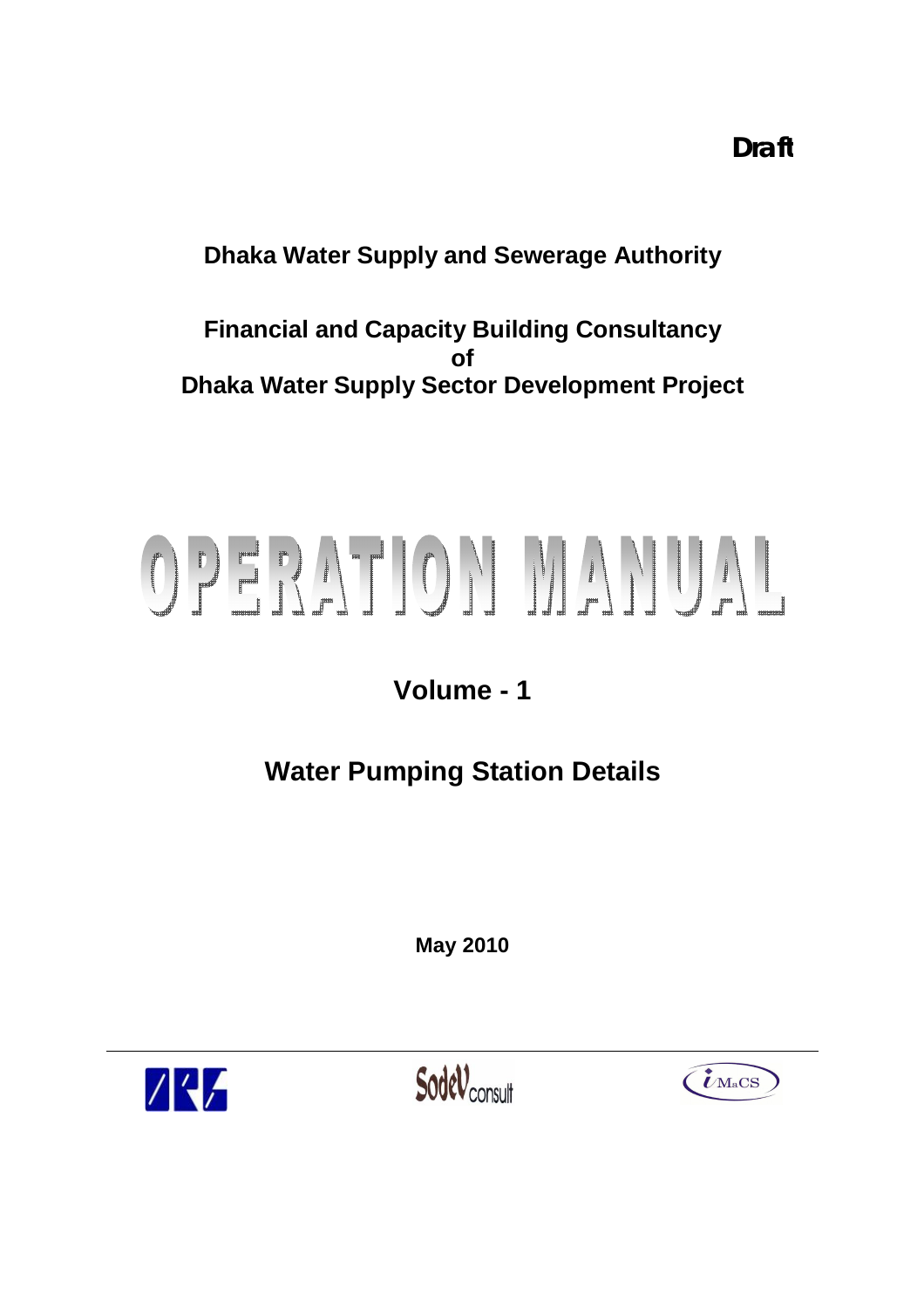## **Index**

#### *Page*

| 1  |
|----|
| 1  |
| 2  |
| 4  |
| 4  |
| 5  |
| 6  |
| 6  |
| 8  |
| 8  |
| 12 |
| 12 |
| 13 |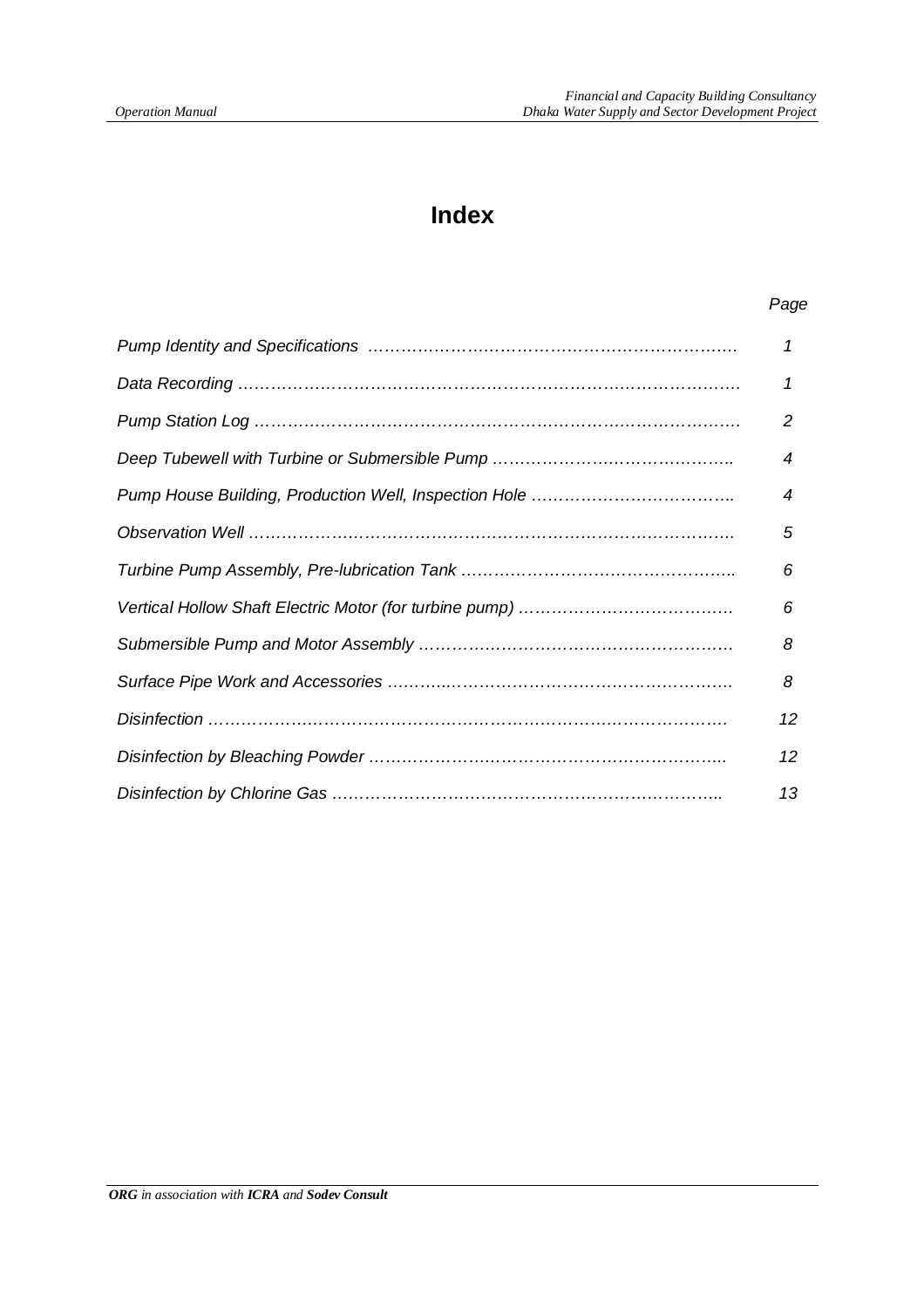## **Figure Index**

| 5  |
|----|
|    |
|    |
| 10 |
| 12 |
| 13 |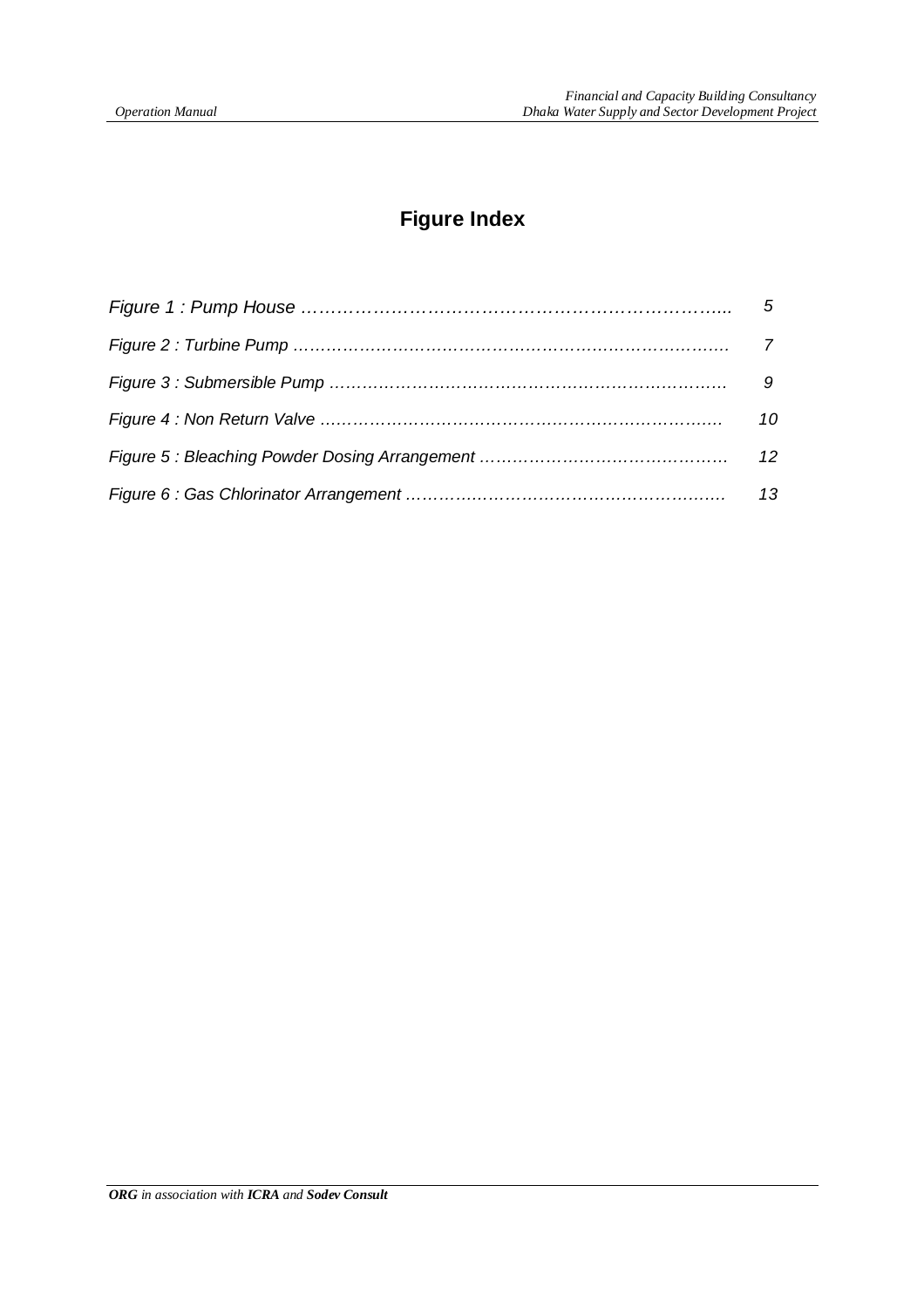## **Water Pumping Station**

## **Pump Identity and Specifications**

| Name of the Water Pump<br>Station     |   |  |
|---------------------------------------|---|--|
| Reference Number (if any)             | ٠ |  |
| Type of Pump<br>(Turbine/Submersible) |   |  |
| Well housing diameter (cm)            |   |  |
| Well diameter (cm)                    |   |  |
| Well depth (m)                        |   |  |

#### **Data Recording**

Following data should be recorded in the pump station log book in Proforma – P1 and initialed by the supervisor after checking.

- 1) Pump start time
- 2) Start KWh Reading
- 3) Start Water Meter Reading
- 4) Voltage in each phase
- 5) Current (after start)
- 6) Water Pressure
- 7) Chlorine dosing rate
- 8) Pump stop time
- 9) Stop KWh Reading
- 10) Stop Water Meter Reading
- 11)Pumping hours (from stop time start time)
- 12)KWh used (form stop KWh Stop KWh)
- 13)Volume of water pumped (from stop water meter reading start water meter reading)
- 14) Drums of bleaching powder
- 15) Cylinder of Chlorine
- 16) Consumables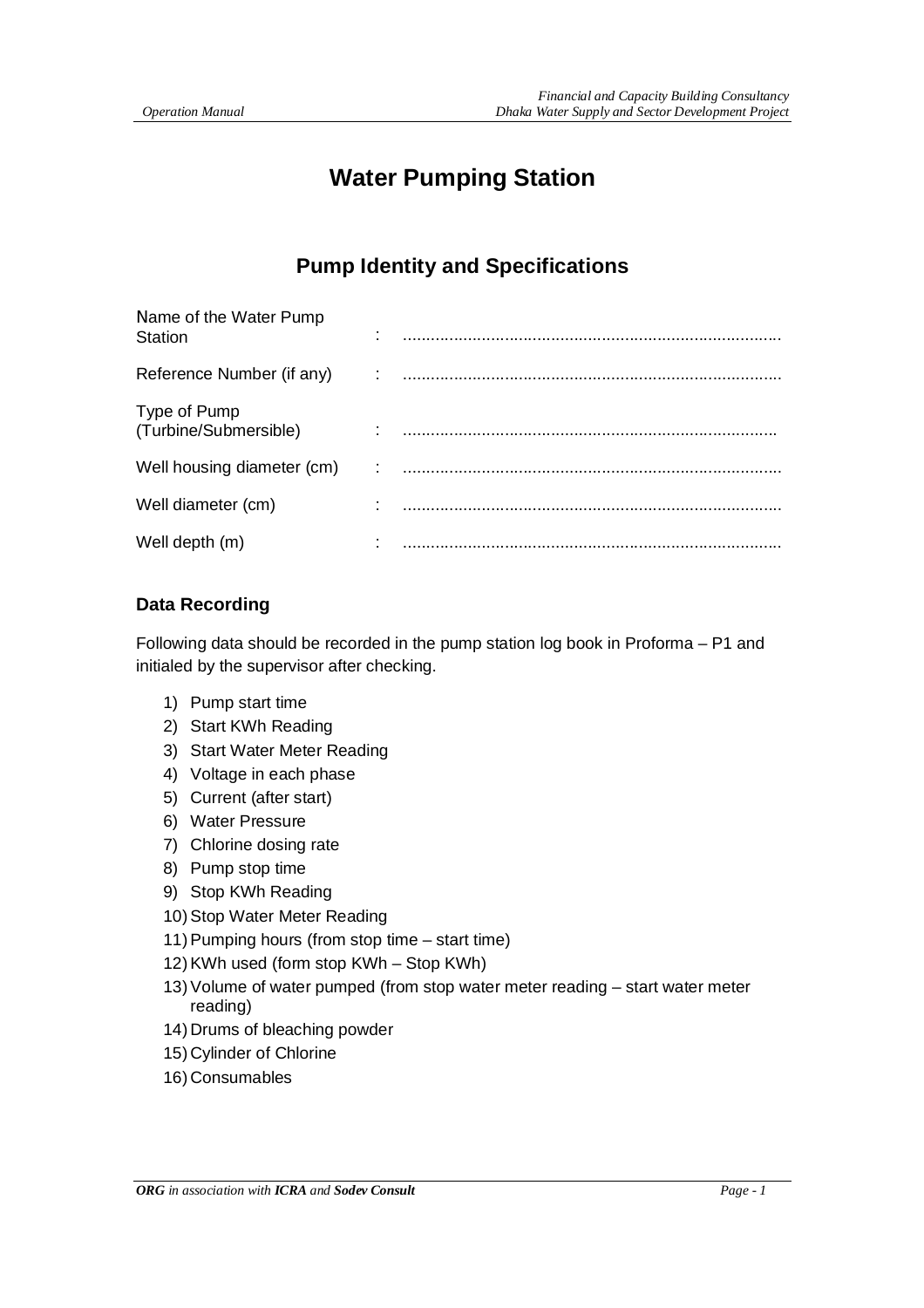## **Pump Station Log**

Pump Station Name :……………………………… Year : ………………………..

Location :……………………………………………

|                  |                         |                 |         |                  |       |                  |          |                  |      |         |            |            |            | $Page - i/ii$ |
|------------------|-------------------------|-----------------|---------|------------------|-------|------------------|----------|------------------|------|---------|------------|------------|------------|---------------|
|                  |                         | Voltage         | Start   | Start            | Pump  | Current          | Water    | Chlorine         | Pump | Stop    | Stop       | Pumping    | Volume     | KWH           |
| Date             | Shift                   |                 | Water   | <b>KWH</b>       | start |                  | Pressure | Dosing           | stop | Water   | <b>KWH</b> | Hours      | of water   | used          |
|                  |                         |                 | meter   | Reading          | time  |                  |          | Rate             | time | meter   | Reading    | $(10)-(6)$ | Pumped     | $(12)-(5)$    |
|                  |                         |                 | Reading |                  |       |                  |          |                  |      | Reading |            |            | $(11)-(4)$ |               |
| $\overline{(1)}$ | $\overline{(2)}$        | $\overline{3)}$ | (4)     | $\overline{(5)}$ | (6)   | $\overline{(7)}$ | (8)      | $\overline{(9)}$ | (10) | (11)    | (12)       | (13)       | (14)       | (15)          |
|                  | $\mathbf 1$             |                 |         |                  |       |                  |          |                  |      |         |            |            |            |               |
|                  | $\overline{c}$          |                 |         |                  |       |                  |          |                  |      |         |            |            |            |               |
|                  | 3                       |                 |         |                  |       |                  |          |                  |      |         |            |            |            |               |
|                  | $\overline{ }$          |                 |         |                  |       |                  |          |                  |      |         |            |            |            |               |
|                  | $\overline{2}$          |                 |         |                  |       |                  |          |                  |      |         |            |            |            |               |
|                  | 3                       |                 |         |                  |       |                  |          |                  |      |         |            |            |            |               |
|                  | 1                       |                 |         |                  |       |                  |          |                  |      |         |            |            |            |               |
|                  | $\overline{2}$          |                 |         |                  |       |                  |          |                  |      |         |            |            |            |               |
|                  | $\overline{3}$          |                 |         |                  |       |                  |          |                  |      |         |            |            |            |               |
|                  | $\blacktriangleleft$    |                 |         |                  |       |                  |          |                  |      |         |            |            |            |               |
|                  | $\overline{c}$          |                 |         |                  |       |                  |          |                  |      |         |            |            |            |               |
|                  | 3                       |                 |         |                  |       |                  |          |                  |      |         |            |            |            |               |
|                  | $\overline{A}$          |                 |         |                  |       |                  |          |                  |      |         |            |            |            |               |
|                  | $\overline{2}$          |                 |         |                  |       |                  |          |                  |      |         |            |            |            |               |
|                  | 3                       |                 |         |                  |       |                  |          |                  |      |         |            |            |            |               |
|                  | 1                       |                 |         |                  |       |                  |          |                  |      |         |            |            |            |               |
|                  | $\overline{2}$          |                 |         |                  |       |                  |          |                  |      |         |            |            |            |               |
|                  | 3                       |                 |         |                  |       |                  |          |                  |      |         |            |            |            |               |
|                  | $\overline{\mathbf{A}}$ |                 |         |                  |       |                  |          |                  |      |         |            |            |            |               |
|                  | $\mathbf{2}$            |                 |         |                  |       |                  |          |                  |      |         |            |            |            |               |
|                  |                         |                 |         |                  |       |                  |          |                  |      |         |            |            |            |               |
|                  | 3                       |                 |         |                  |       |                  |          |                  |      |         |            |            |            |               |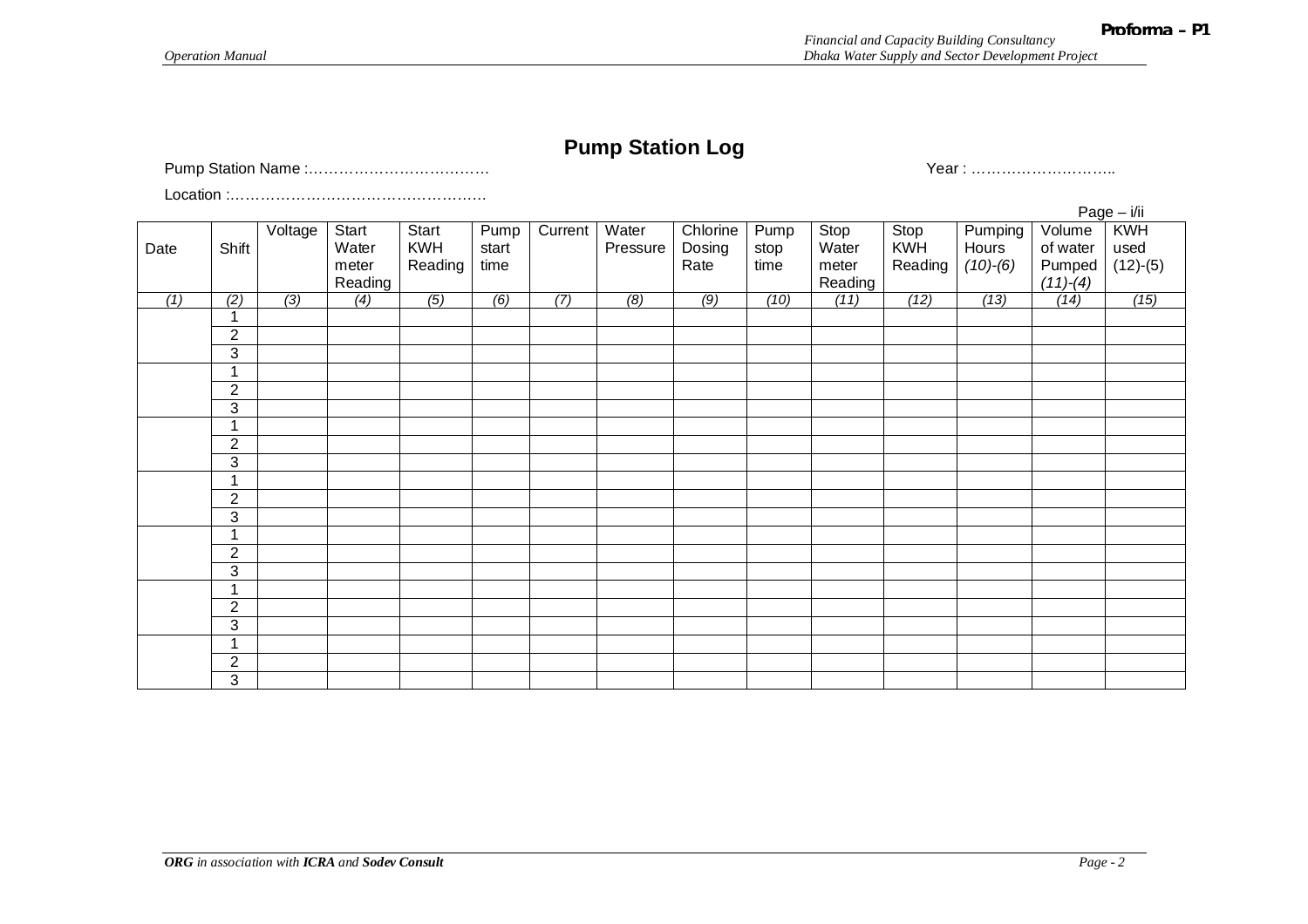|      |                     |           |           |          |          |        |         | Page - ii/ii (contd.) |
|------|---------------------|-----------|-----------|----------|----------|--------|---------|-----------------------|
| Date |                     | Bleaching | Bleaching | Chlorine | Chlorine | Consu- |         |                       |
|      | Shift               | Powder    | Powder    | Cylinder | Cylinder | mables | Remarks | Signature             |
|      |                     | Drums     | used      | (iull)   | used     | used   |         |                       |
|      | (16)                | (17)      | (18)      | (19)     | (20)     | (21)   | (22)    | (23)                  |
|      | 1                   |           |           |          |          |        |         |                       |
|      | $\overline{2}$      |           |           |          |          |        |         |                       |
|      | $\overline{3}$      |           |           |          |          |        |         |                       |
|      | 1                   |           |           |          |          |        |         |                       |
|      | $\overline{2}$      |           |           |          |          |        |         |                       |
|      | 3                   |           |           |          |          |        |         |                       |
|      | 1                   |           |           |          |          |        |         |                       |
|      | $\sqrt{2}$          |           |           |          |          |        |         |                       |
|      | $\overline{\omega}$ |           |           |          |          |        |         |                       |
|      | 1                   |           |           |          |          |        |         |                       |
|      | $\overline{2}$      |           |           |          |          |        |         |                       |
|      | 3                   |           |           |          |          |        |         |                       |
|      | $\mathbf{1}$        |           |           |          |          |        |         |                       |
|      | $\sqrt{2}$          |           |           |          |          |        |         |                       |
|      | $\overline{3}$      |           |           |          |          |        |         |                       |
|      | 1                   |           |           |          |          |        |         |                       |
|      | $\overline{2}$      |           |           |          |          |        |         |                       |
|      | $\overline{3}$      |           |           |          |          |        |         |                       |
|      | 1                   |           |           |          |          |        |         |                       |
|      | $\overline{2}$      |           |           |          |          |        |         |                       |
|      | 3                   |           |           |          |          |        |         |                       |

 Signature of Supervisor ……………………………….. Signature Controlling Officer ………………………………. Date ………………………… Date …………………………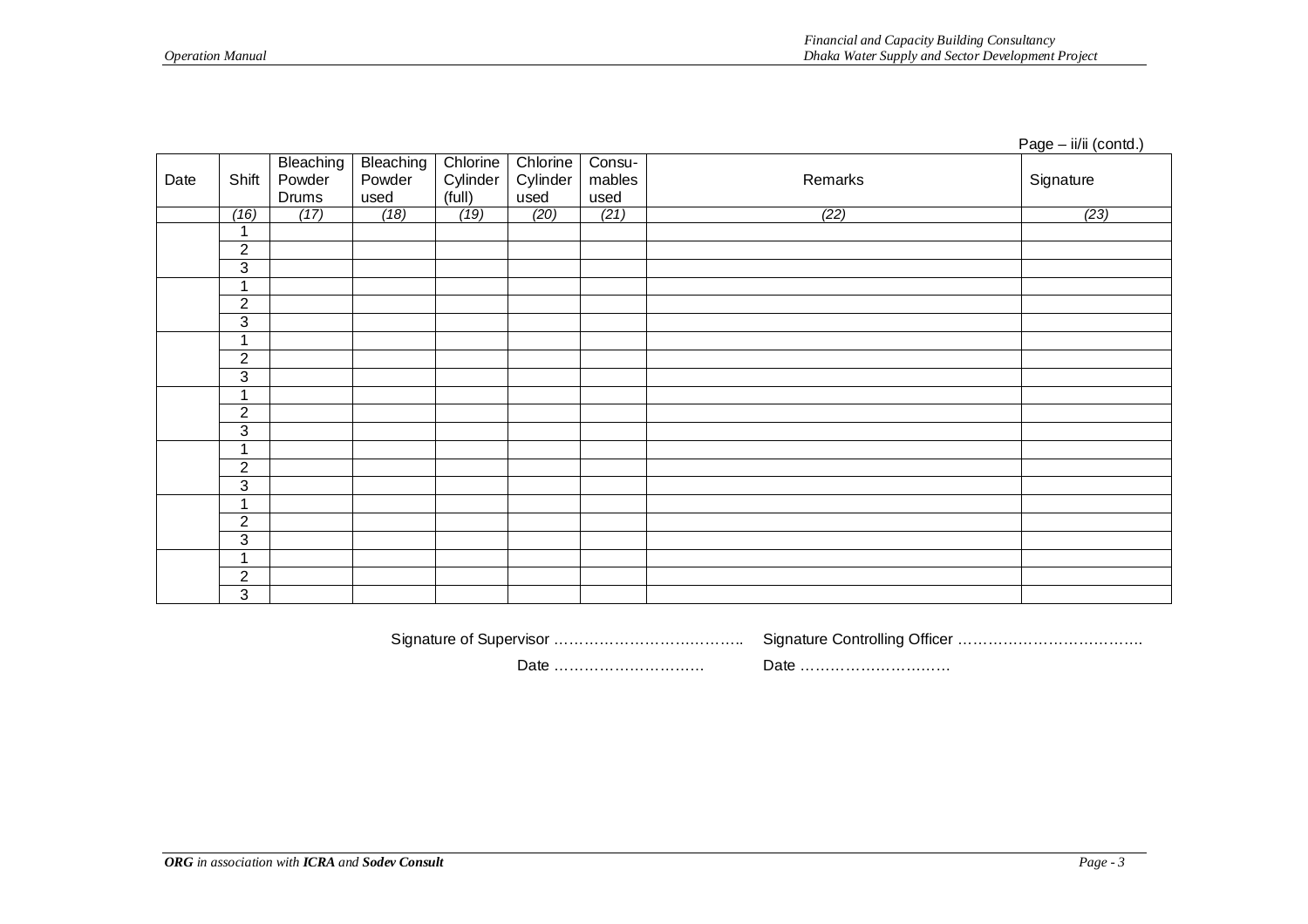## **Deep Tubewell with Turbine or Submersible Pump**

Deep tubewell installations with turbine pumps or submersible pumps generally consist of the following:

- Pumphouse building
- Production well or borehole
- Inspection hole (in some installations)
- Observation well (in some installations)
- Deep well turbine pump or submersible pump assembly
- Prelubrication tank with piping (for turbine pump)
- Vertical hollow shaft electric motor (for turbine pump)
- Surface pipework and accessories
- Electric control panel
- Chlorination equipment
- Standby generator

A plan view of a typical deep tubewell pumphouse and pipe arrangement is shown in Figure - 1.

## **Pumphouse Building**

The pumphouse building houses the tubewell, pump, associated control equipment and provides protection to the equipment. The typical DWASA pumphouse is normally a brick structure with an opening in the concrete roof protected by a cover slab. The purpose of the opening is to permit the removal and installation of the pump assembly. In many installations turbine pumps have been replaced with submersible pumps in the old deep tubewell or a submersible pump installed in a new deep tubewell dug outside the pump house. Externally located tubewells usually have a steel gantry beam on a brick or concrete superstructure to facilitate the removal of the pump and riser pipes.

### **Production Well or Borehole**

The function of the production well is to abstract the ground water from the aquifer at a certain depth and provide water for the distribution system through the pump.

### **Inspection Hole**

The inspection hole is provided to check the drawdown or water level of the well. It is frequently made by a short pipe (50 mm diameter) fabricated at an angle to the casing or housing pipe.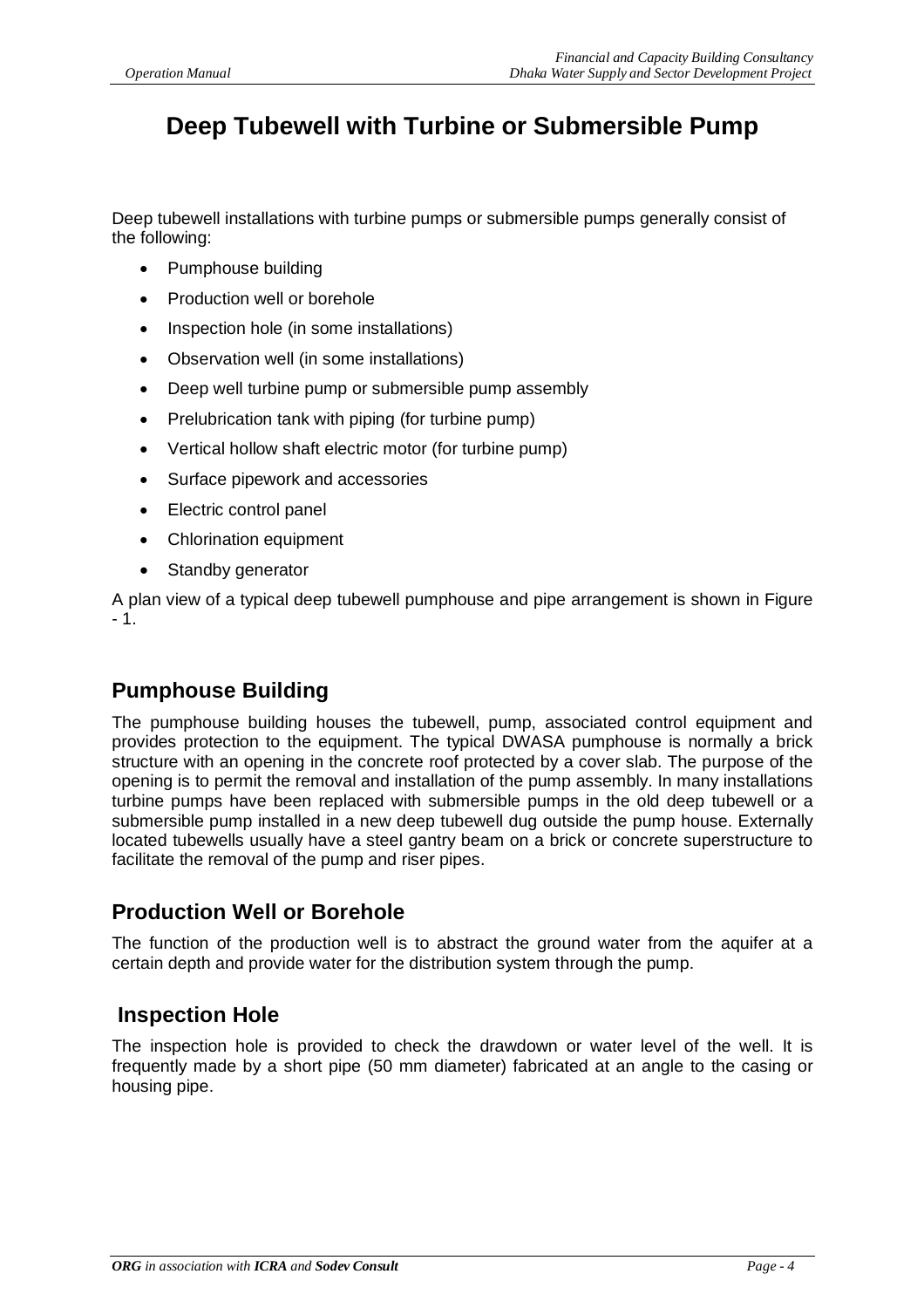## **Observation Well**

The purpose of the observation well is to monitor the performance of the production well. It is normally situated some distance away from the production well but in some cases may be within the production well.



**Figure – 1 : Pump House**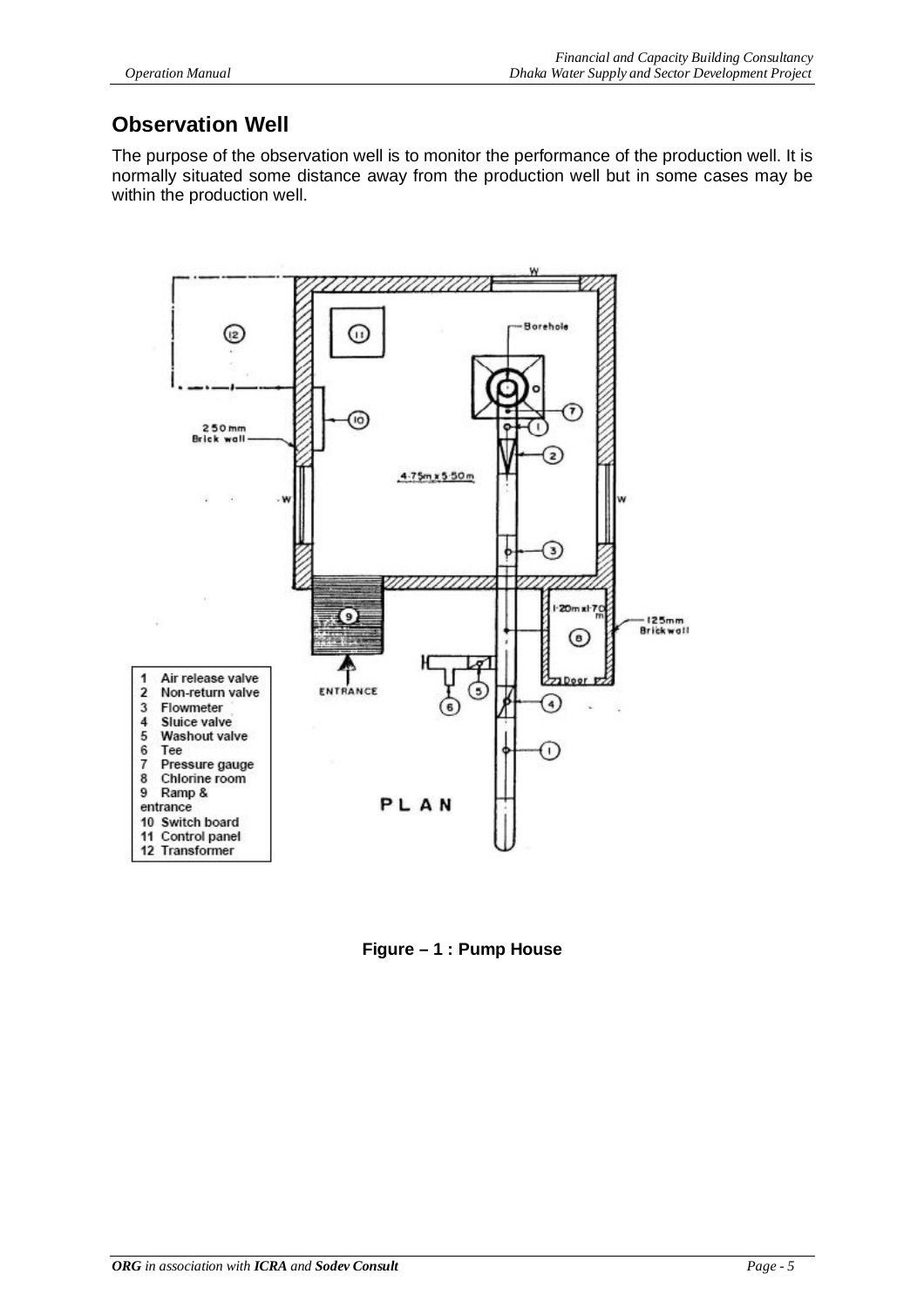## **Turbine Pump Assembly**

A deep well turbine pump, also known as a vertical centrifugal turbine pump, generally consists of three main parts:

- Discharge head
- Column pipe assembly
- Pump bowl assembly

The purpose of the discharge head is to support the column pipe and pump bowl assembly in the well, to connect the column pipe with the discharge piping and to transmit power to the drive shaft. The discharge head is securely bolted onto a solid concrete plinth.

The column pipe assembly, comprising the column pipes and the line shaft with water lubricated rubber bearings, serves to hold or support the pump bowl assembly in the well, to transmit power to the pump impellers and to bring the pressurized water to the surface.

The pump bowl assembly contains a number of pump bowls with impellers in series being driven by the same shaft to build up the required head. According to changes in operational conditions, pump bowls may be added or removed from the assembly as required. A sectional drawing of a deep turbine pump is shown in Figure - 2.

## **Pre-lubrication Tank**

The pre-lubrication arrangement is for lubricating the pump shaft rubber bearings and the pump gland packing before starting the pump. It comprises a small elevated tank with connecting pipe work to the pump stuffing box housing in the discharge head. The tank can be filled with fresh water from the distribution system or directly by the lubricating pipe during the running of the pump. The pre-lubrication tank should be covered and not used for any other purpose.

In some installations there is no pre-lubrication tank only a funnel and pipe, into which the lubrication water is poured.

### **Vertical Hollow Shaft Electric Motor (for turbine pump)**

The vertical hollow shaft electric motor is of surface drive type and is mounted on the discharge head casting. The motor is connected to the pump impellers by a long shaft through which the power is transmitted. Vertical alignment of the pump impellers may be adjusted by raising or lowering the line shaft through the hollow motor shaft. The top end of the motor (back end) has a non-reverse ratchet which prevents the motor from rotating in the reverse direction in case after switching it off water from the delivery pipe flows backwards into the column pipe due to leaking non-return valve. Reverse rotation may open the line shaft joints damaging the pump.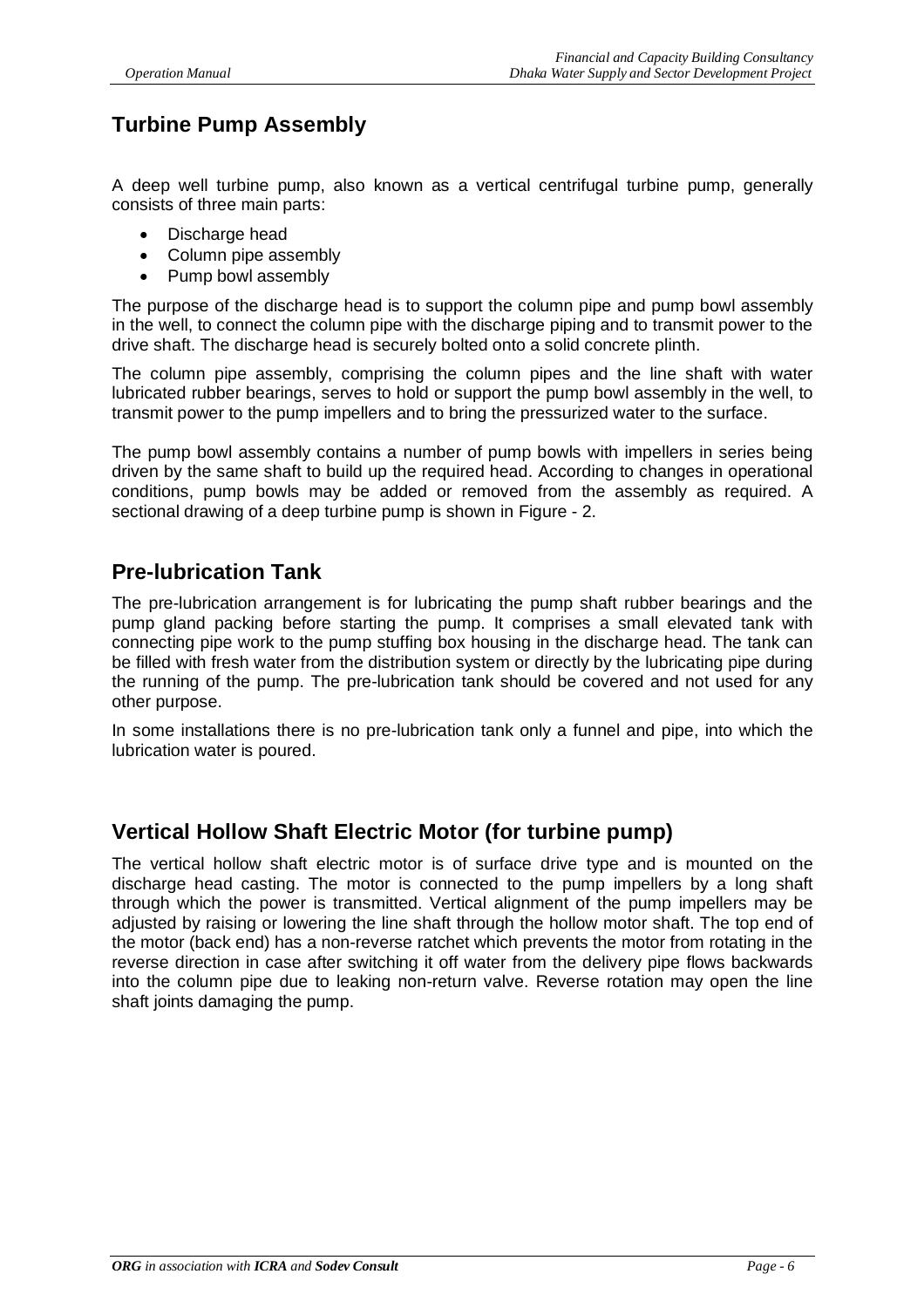

**Figure – 2: Turbine Pump**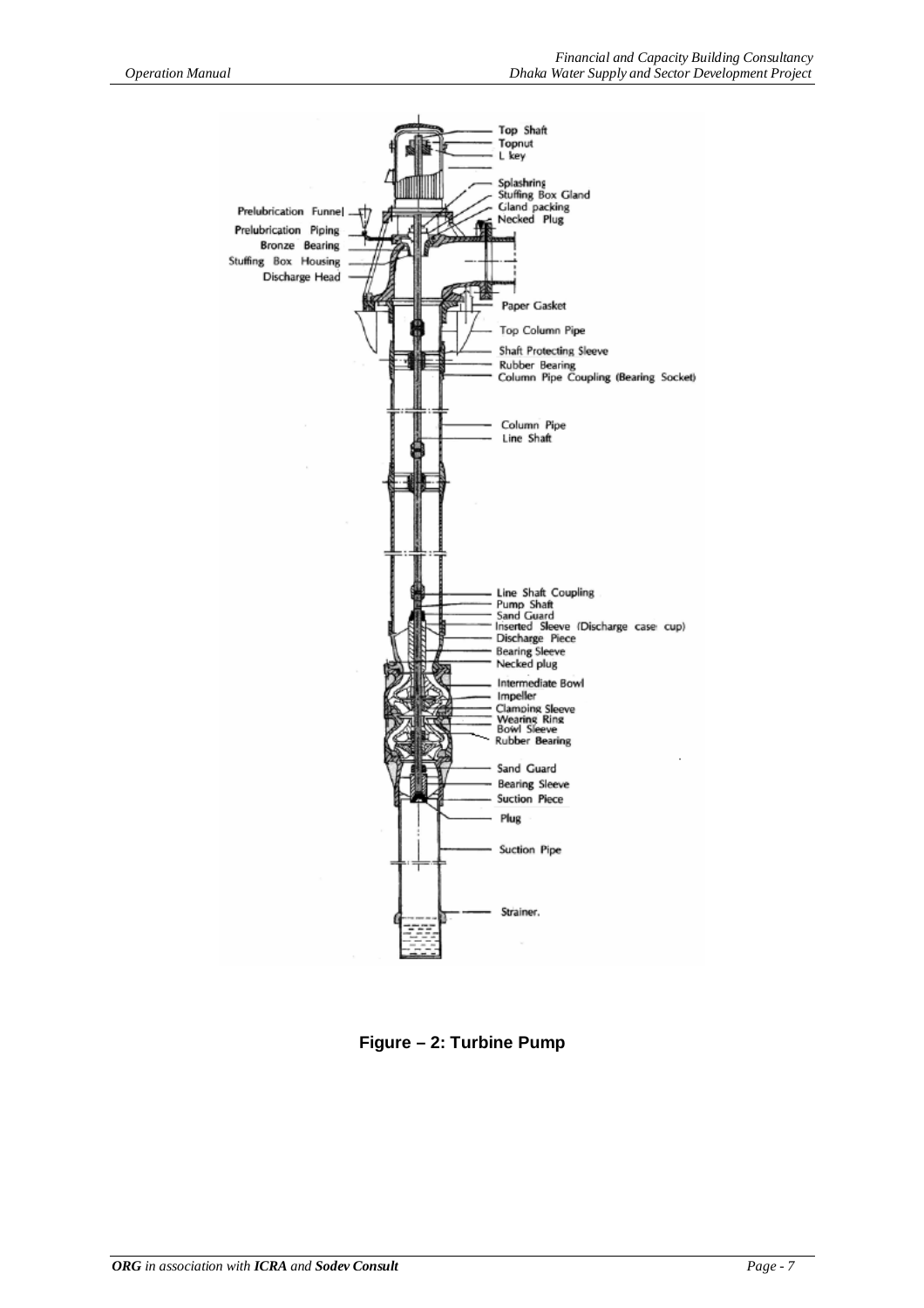## **Submersible Pump and Motor Assembly**

A submersible pump consists of a centrifugal pump coupled directly with an electrical motor in a common housing. As the name indicates the assembly is designed for submerged operation within the tubewell. The pump assembly has four major parts:

- Motor unit
- Suction strainer
- Bowl type centrifugal pump assembly
- Column or riser pipes

The electric motor is a fixed speed squirrel cage induction motor, normally two-pole, with water cooled winding, operating at 2,900 rpm. The rotor shaft is normally connected to the pump by a mechanical coupling located within the strainer unit.

The suction strainer is located above the motor and below the pump. Its function is to permit the entry of the water into the first stage of the pump, while at the same time preventing any sizeable matter from entering and damaging the impellers.

The pump unit is made up of a series of pump bowls and impellers connected in series on a single shaft. The head (pressure) developed is dependent on the number of stages in the pump. The impeller diameter and design govern the quantity of water pumped.

The outlet of the pump unit is connected to the column pipes or rising main which in turn is connected to the surface pipework. The rising main is usually made of steel or cast iron with flanged or screwed connections. Most DWASA tubewells have 150 mm (6") diameter rising mains.

A sectional drawing of a submersible pump is shown in Figure - 3.

### **Surface Pipework and Accessories**

The discharge pipework is connected to the discharge head by a flanged joint and generally consists of:

- Non-return valve
- Air release valve or vent cock
- Pressure gauge
- Sluice valve
- Flow meter
- Washout branch with sluice valve

#### *(a) Non-Return Valve*

The function of the non-return valve is to prevent large amounts of water from flowing down the column pipe in the event of a sudden stoppage of the pump. Flow down the column pipe could damage the pump and motor by causing reverse rotation. The non- return valve will also give some protection against surge pressures which could be generated by the sudden stoppage of the pump or rapid closure of an upstream valve.

The non-return valve normally consists of a flat disc within the pipeline, pivoted so that it is forced open when flow of water is in one direction and forced shut against a seating when flow tries to reverse. The seating is arranged slightly out of perpendicular, when the valve is inserted into a horizontal pipe, so that the flap will close by gravity when there is no flow. Non return valves should shut quickly when flow ceases.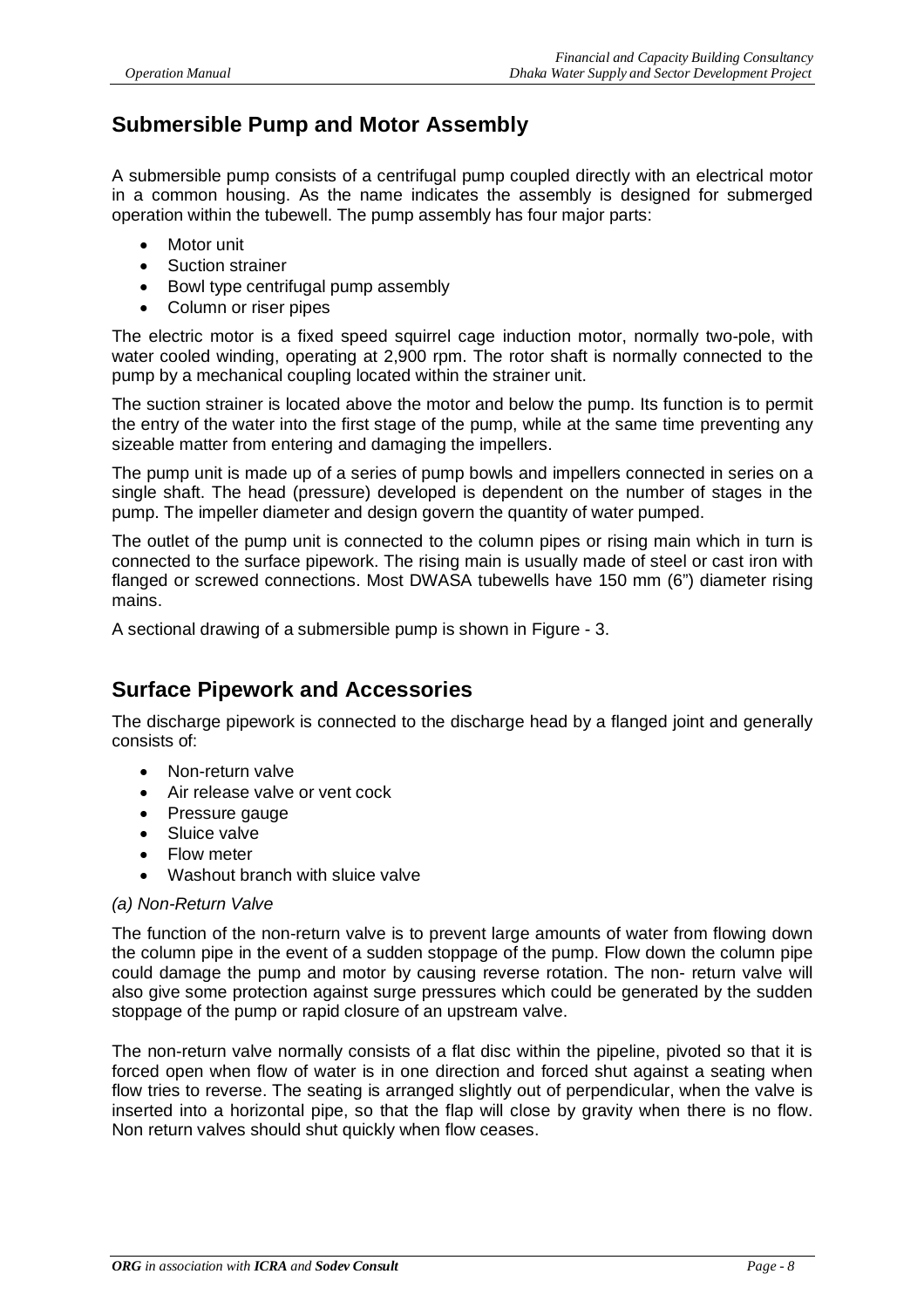

**Figure – 3 : Submersible Pump**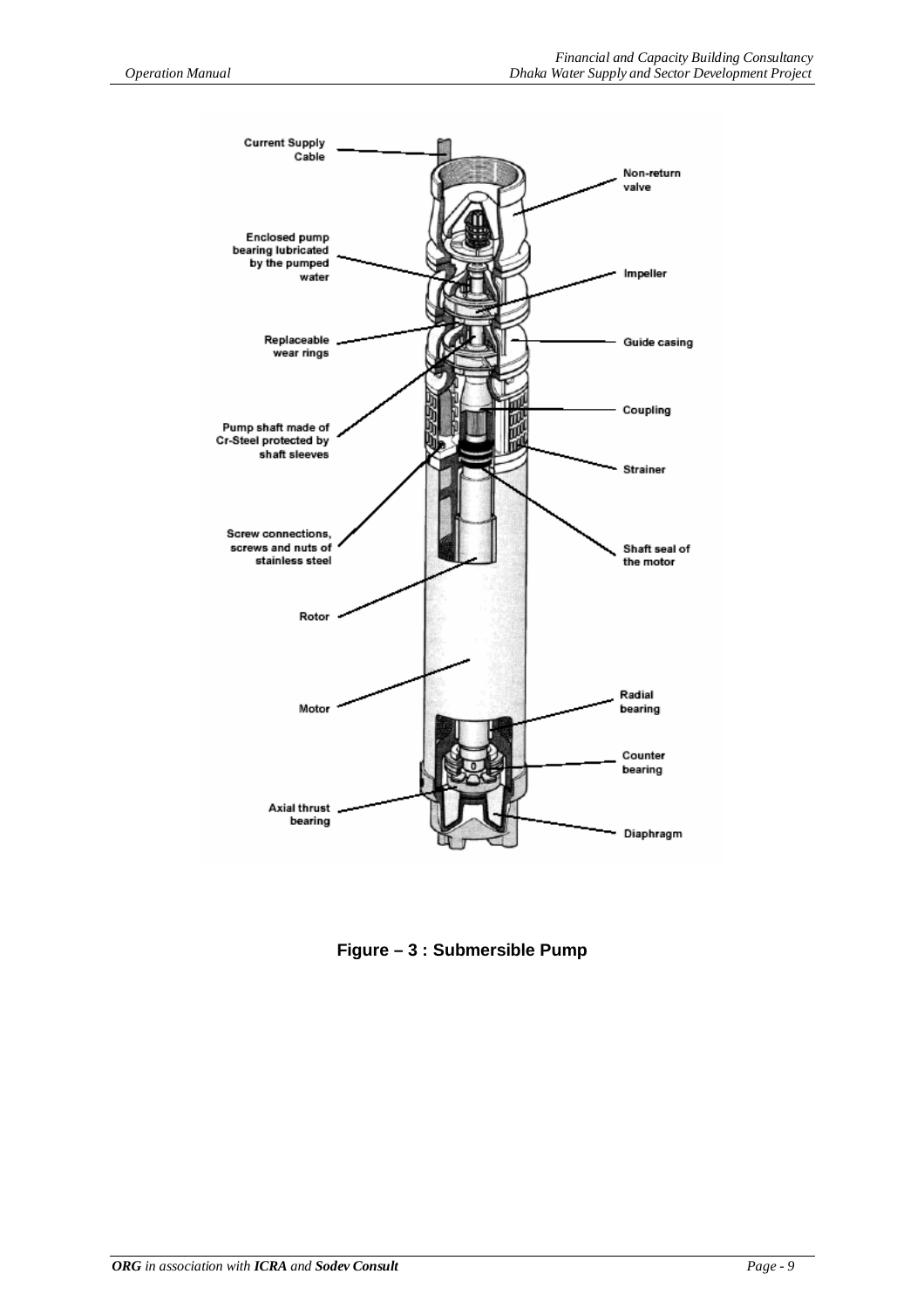A counterbalancing weight attached to the spindle can assist quick closing. A diagrammatic sketch of a non-return valve is shown in Figure - 4.

#### *(b) Air Release Valve*

The purpose of the air release valve or vent cock is to release both dissolved air coming out of solution and any air trapped in pockets along the pipeline thus avoiding unnecessary pressure surges and reduction in carrying capacity of the pipeline.



**Figure - 4 : Non Return Valve**

There are three different types of air valves:

- 1) Small orifice single air valve
- 2) Large orifice single air valve
- 3) Double orifice air valve

Small orifice single air valve which is used for automatically releasing air accumulating in a pipeline under normal working conditions and to prevent accumulation of air interfering with pipeline capacity. Small orifice air valves are normally used in tubewell installations.

Large orifice single air valve is used for automatically exhausting air from a pipeline when it is being filled with water and for automatically ventilating a pipeline when it is being emptied of water.

Double orifice air valve has one large orifice for the release and admission of air when filling and emptying the main and one small orifice for release of air accumulating under normal working conditions.

As an alternative to an automatic air release valve a simple hand operated tap or cock can be used to vent any accumulated air. Obviously the tap would have to be manually opened and closed by the pump operator on a regular basis.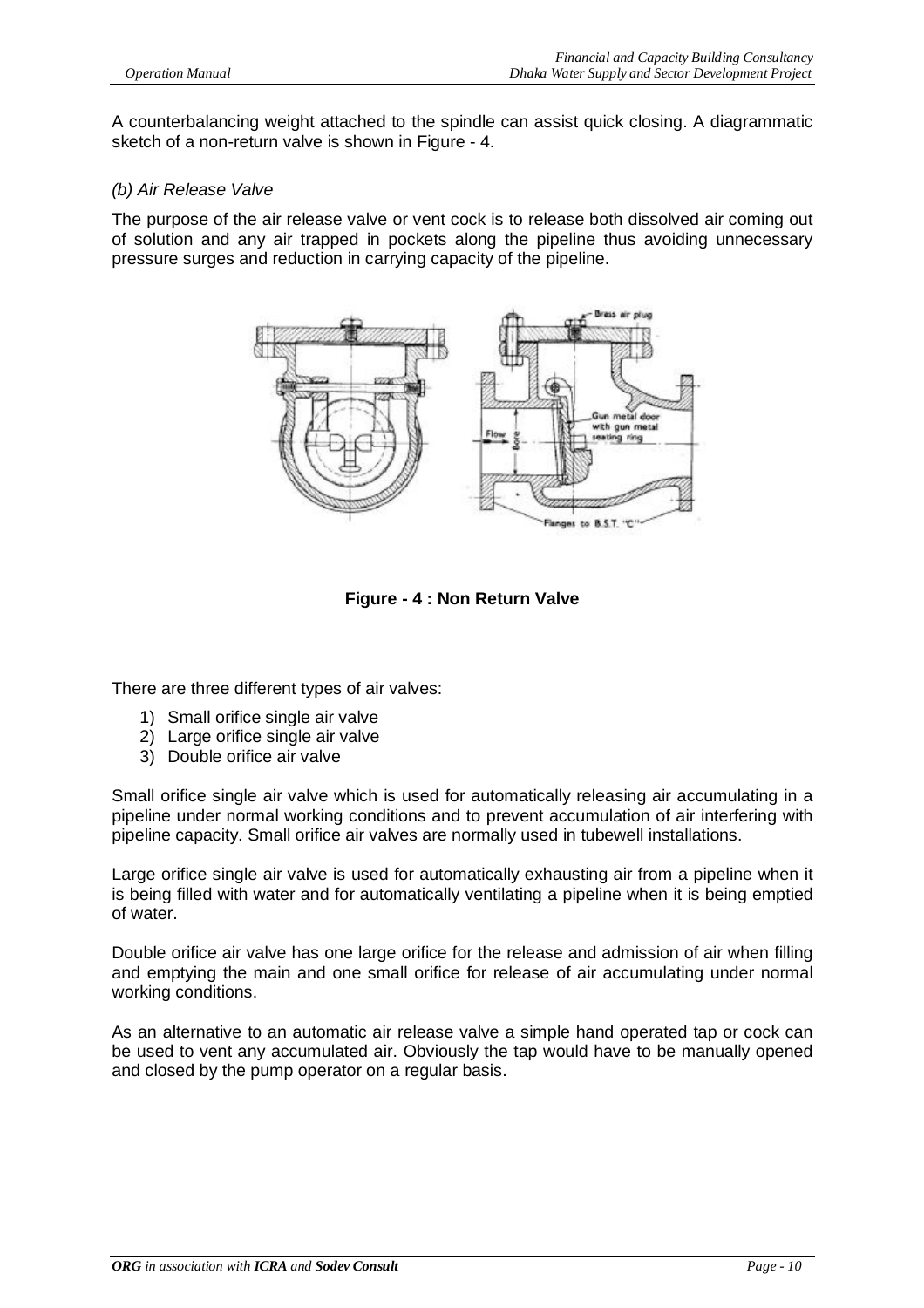#### *(c) Pressure Gauge*

The pressure gauge is installed to enable checking of the pumping pressure. Most meters in Dhaka are calibrated in  $kg_f/cm^2$ . Conversion factors are as follows:

1 Kg<sub>f</sub>/cm<sup>2</sup> = 0.981 bar = 98.1 Kn/m<sup>2</sup> (kPa) = 14.223 lb<sub>f</sub>/in<sup>2</sup> (psi) = 10 meter water head

Pressure gauges are installed at some DWASA tubewells but many are broken.

#### *(d) Sluice Valve*

A sluice valve on the delivery line is provided to protect the prime mover (electric motor) against overloading and to isolate the pump during maintenance. Sluice valve on the delivery line should not leak around the gland packing. A handwheel or "Tee-key" is used to operate the valve.

#### *(e) Flow Meter*

The flow meter or bulk water meter is provided to measure the discharge from the tubewell. The meters commonly used on tubewell installations are helical vane or Woltmann type meters. There are two important points to consider in the installation of these meters:

- The meter size should be selected on the basis of the expected flow not the diameter of the pipe
- There should be a straight pipe of not less than 5-10 times the diameter before the meter and 5 times the diameter after the meter. (figures vary depending on the particular meter and the pipeline configuration)

Correctly installed Woltmann meters normally have an accuracy of  $\pm$  5% over an initial low flow range and  $\pm$  2% over the remainder. It is therefore important to size the meter correctly to ensure the normal flow is within the higher accuracy range.

#### *(f) Washout Branch*

The washout branch with sluice valve is provided to drain the upstream pipeline during maintenance activities and can also be used to visually check the water to see if the pump is pumping clean or dirty water. Washout valves should not leak especially at the gland packing.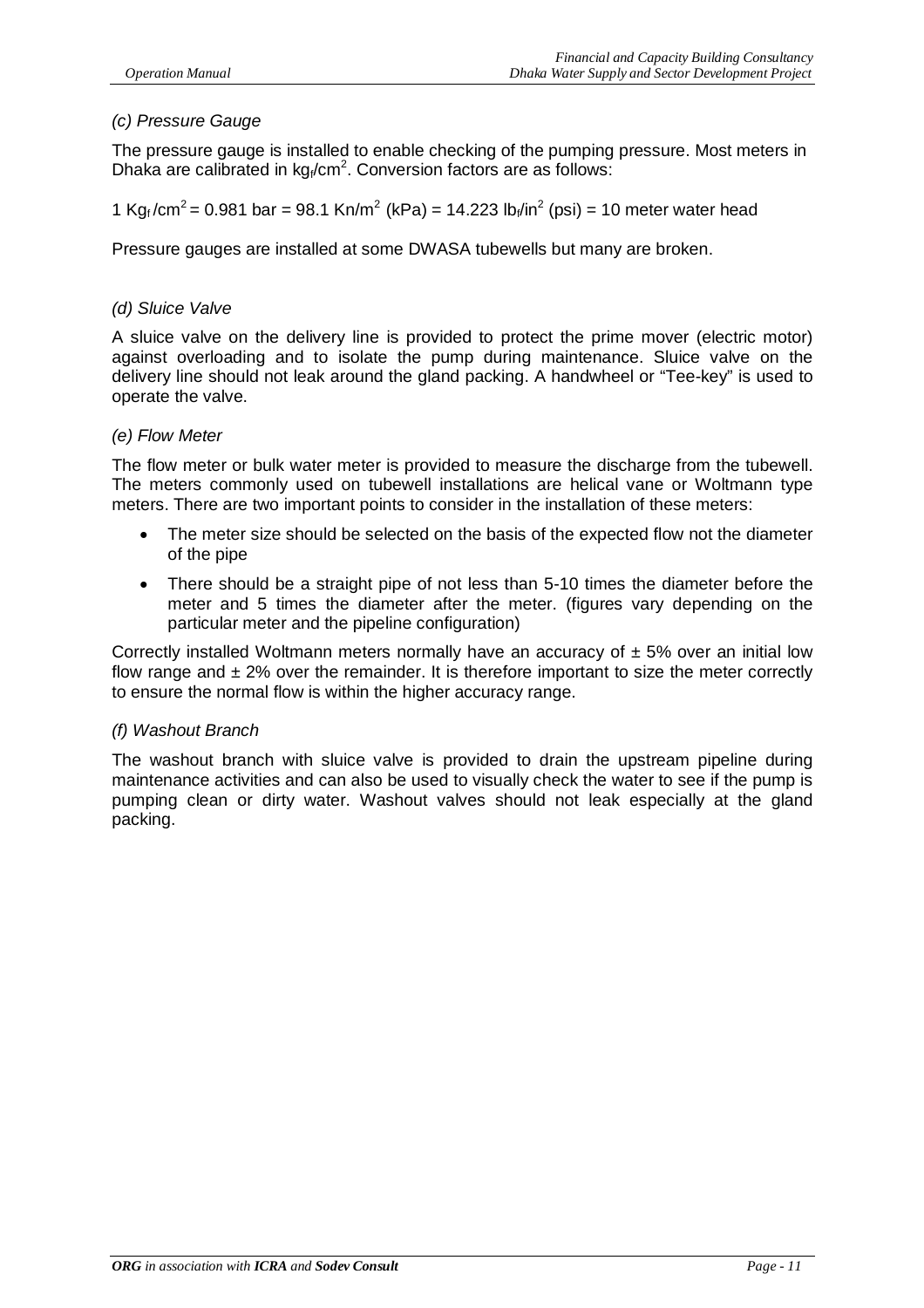## **Disinfection**

Disinfection is done either by (i) Bleaching powder, or (ii) Chlorine gas. Disinfection of water provides for the destruction, or at least complete inactivation of the harmful micro-organisms. Under normal circumstances the chlorine residual leaving the deep tubewell should be about 0.5 mg/l.

#### **Disinfection by Bleaching Powder**

Bleaching powder is a white hygroscopic unstable powder containing between 25 – 35% available chlorine. It is normally delivered in 50kg metal drums. Once opened the bleaching powder loses strength unless kept cool and dry. The powder is mixed with water to form a solution, normally between 1-2% available chlorine (normal maximum 5%). The solution should be allowed to stand for up to 24 hours to allow the insoluble lime to settle out. As some of the available chlorine is lost during the settlement, it is recommended that an additional 10% powder is added to the mixture to compensate.

The chlorine solution is injected into the pumping main by means of a metering or dosing pump. The pump normally consists of an electric motor and a separate dosing unit connected by a "V" belt drive. Where the dosing pump does not have an adjustable stroke, correct dosing rate must be achieved by varying the concentration of the bleaching powder solution. Figure 5 shows a diagrammatic representation of a typical bleaching powder dosing arrangement.



**Figure - 5: Bleaching Powder Dosing Arrangement**